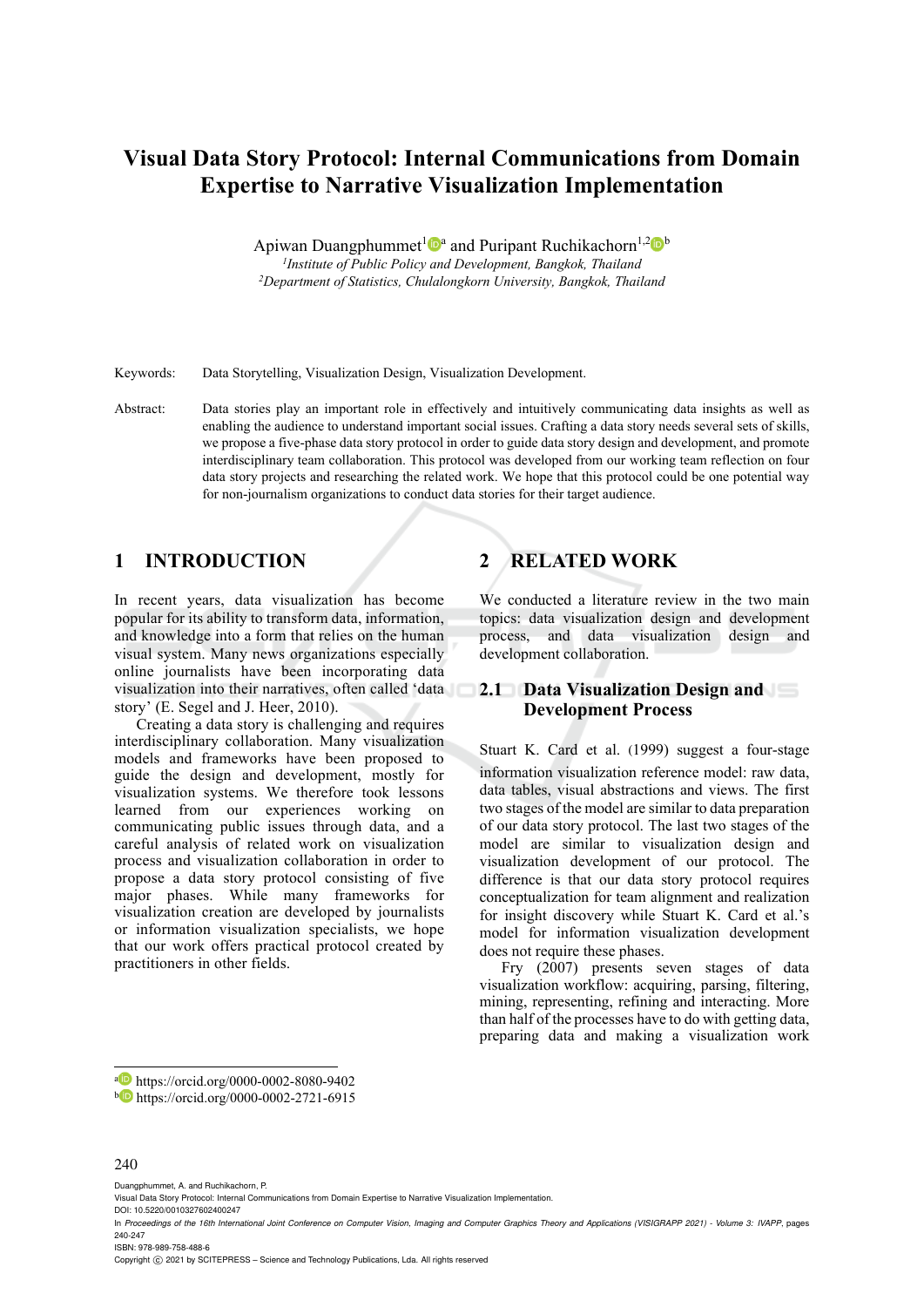properly. Our data story protocol emphasizes these phases too in the data preparation, realization and visualization design.

Munzner (2009) presents a nested model for visualization design and validation with four tasks: problem characterization in the vocabulary of the problem domain, data and operation abstraction design, visual encoding and interaction technique design, and algorithm design to execute techniques efficiently. This model has made a contribution to a broad range of visualization papers, including design studies, visualization technique study, frameworks, and systems. Although the nested model guides the design and validation of visualization systems and our protocol guides the design and development of data stories, both have similar core processes. The first level to the last level of the nested model are similar to conceptualization, data preparation, visualization design and visualization development of our data story protocol, respectively. Our protocol for data story needs a realization phase to explore useful insights while Munzner's model for visualization does not need this phase.

Design study approach is used for conducting problem-driven visualization research in an application area. Sedlmair et al. (2012) propose a methodological framework for conducting design studies consisting of the three following phases: a precondition phase, a core phase and an analysis phase. Both Sedlmair et al's model and our protocol are designed to be practical guidance on collaborating with domain experts. The difference is that our data story protocol focuses on the core phase of Sedlmer et al.'s framework as we assume that learning visualization literature, selecting promising collaborations, and identifying collaborator roles in the precondition phase are prepared and a data story creation does not need the analysis phase to reflect and write a design study paper.

McKenna et al. (2014) present the design activity framework based on Munzner's nested model. This model consists of four tasks: understanding the problem domain and target users, idea generation, idea concretization into tangible prototypes and prototype deployment. Walny et al. (2019) present five major phases of their design projects: project conceptualization, data characterization, visualization design, visualization development, deployment and use. Although McKenna et al.'s and Walny et al's share common phases with our data story protocol, both works do not focus on data preparation.

Nina McCurdy et al. (2016) propose the fourstage Action Design Research (ADR) methodology: problem formulation, building, intervention and evaluation, reflection and learning, and formalization of learning. Both the ADR methodology and our data story protocol are designed to tackle real-world problems and share common stages. However, the ADR methodology focuses on intervention and learning for visual analytics systems research while our data story protocol focuses on visualization design and development processes for communication.

In summary, our data story protocol partially shares common phases with several data visualization creation models and frameworks. The difference lies in that many frameworks are developed by journalists or information visualization specialists, our work offers a protocol created by practitioners in public policy in collaboration with domain experts from different fields. We hope this protocol can be a generalized guideline for any practitioners who desire to communicate important issues through data stories.

## **2.2 Data Visualization Design and Development Collaboration**

Visualization viewer background is not limited to the sciences and engineering, but also other fields: economics, business, and humanities, for example. The knowledge and expertise for visualization design and development are no longer restricted to computer science. Visualization expertise requires several sets of skills including human-centered design, evaluation, cognition and perception (Kirby and Meyer, 2013).

McCormick et al. (1987) present five types of interdisciplinary team members: computational scientists and engineers, visualization scientists and engineers, system support personnel, artists and cognitive scientists. Kirby and Meyer (2013) further proposes an updated list of the roles: domain experts, visualization experts, designer and human-computerinteraction experts, cognitive and perceptual psychologists, data analysis experts, database and data management experts, and high-performance and highthroughput computing experts. The first two roles are the primary ones. Each of the other roles is either assigned to a team member or assumed by a primary member. Real-world visualization design projects often consist of team members with diverse and overlapping subsets of these skills. Our data story protocol is closely aligned with the latter work in which domain experts and visualization experts are involved.

## **3 DATA STORIES AND PROTOCOL DEVELOPMENT**

In this digital era, the broader accessibility of data has dramatically increased the quantity of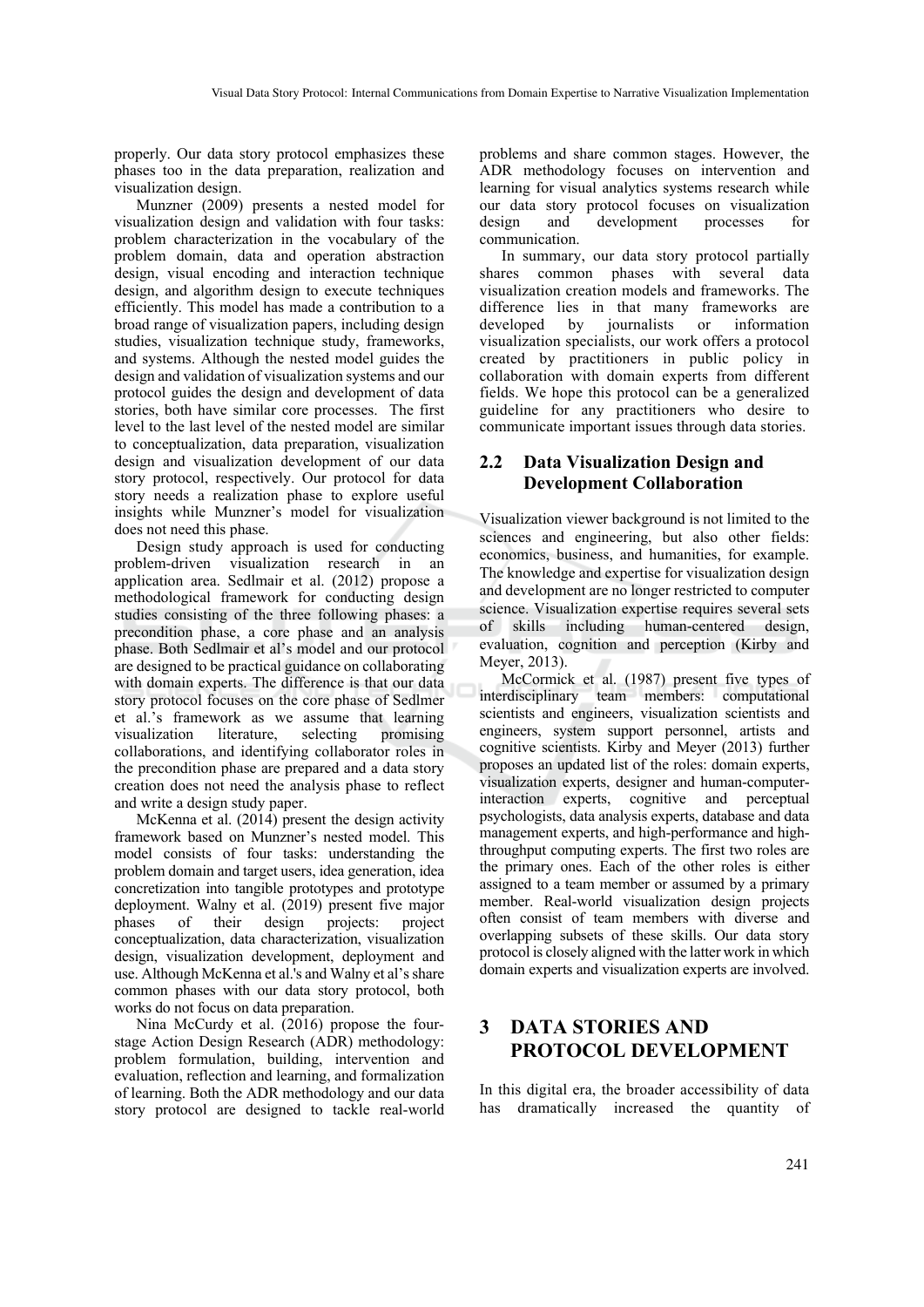information directed toward people including policy makers and the general public. At the Institute of Public Policy and Development (IPPD), a policy laboratory and impact-oriented platform, we try to utilize data story as one of effective ways to present idea, intelligence, evidence, and public opinion in a visual format for long-term sustainable development.

Regarding overall storytelling format, we chose the scroll-based and long-form of articles widely used in journalism called "scrollytelling" (Doris Seyser and Michael Zeiller, 2018) because this storytelling format is designed to fit consumer behavior in the digital world.

We have developed four data stories for IPPD since 2019. As well as the literature review, the reflections from our team members have guided our data story protocol presented in Section 4.

## **3.1 Where is Thailand?: Labor Productivity**

The first data story (IPPD, 2020a) started from the difficulty to gain insights from our visualization shown in Figure 1. The visualization is a connected scatterplot which can show the time series of two variables at the same time (Steve Haroz, Robert Kosara, Steven L. Franconeri, 2015). We gathered several time series from various sources and hoped a user can connect two previously separate variables to comprehend the current state of Thailand—hence a rhetorical question, Where is Thailand? compared to other countries and continent-level aggregates. Despite a recent user study on connected scatterplot (Steve Haroz, Robert Kosara, Steven L. Franconeri, 2015), many early testers said that they could not extract useful information from our visualization.

We developed a data story to help users understand and make sense of the same information provided in the visualization. From our own exploration, we found an interesting variable pair, work hours per person per year and GDP per capita, that could tell a story about labor productivity.

The data story starts with a controversial question whether Thai people are hard working or not. If the user scrolls down, the question fades out as the visualization starts showing a line chart (Figure 2) and a connected scatterplot of the related global indexes to answer the question. As the user scrolls through the presentation, the key visualization maintains a consistent format and changes only the content within the text box and indexes.

What we have learned from developing our first data story is that storytelling allows data visualization to reveal analysis results compellingly and effectively as we can see from increasing user questions and opinions about Thailand's labor productivity on social media.

However, we spent four months on this data story and wondered if the entire process of data story design and development can take less time. Thus, we started to reflect with the working team and developed our first version of data story protocol consisting of visualization tool development, realization and presentation development, shown in sketches in Figure 3.



Figure 1: A connected scatterplot of work hours per person per year (horizontal axis) and GDP per capita (vertical axis). Each circle represents a country with its flag or a continent with its acronym. In this chart, Thai people (bottom right) work long hours but do not generate much GDP, compared to European counterparts (top left), for example.



Figure 2: A data story about labor productivity. The key visualization was based on the same information provided in the visualization in Figure 1. The horizontal axis represents time whereas the vertical axis represents annual hours worked.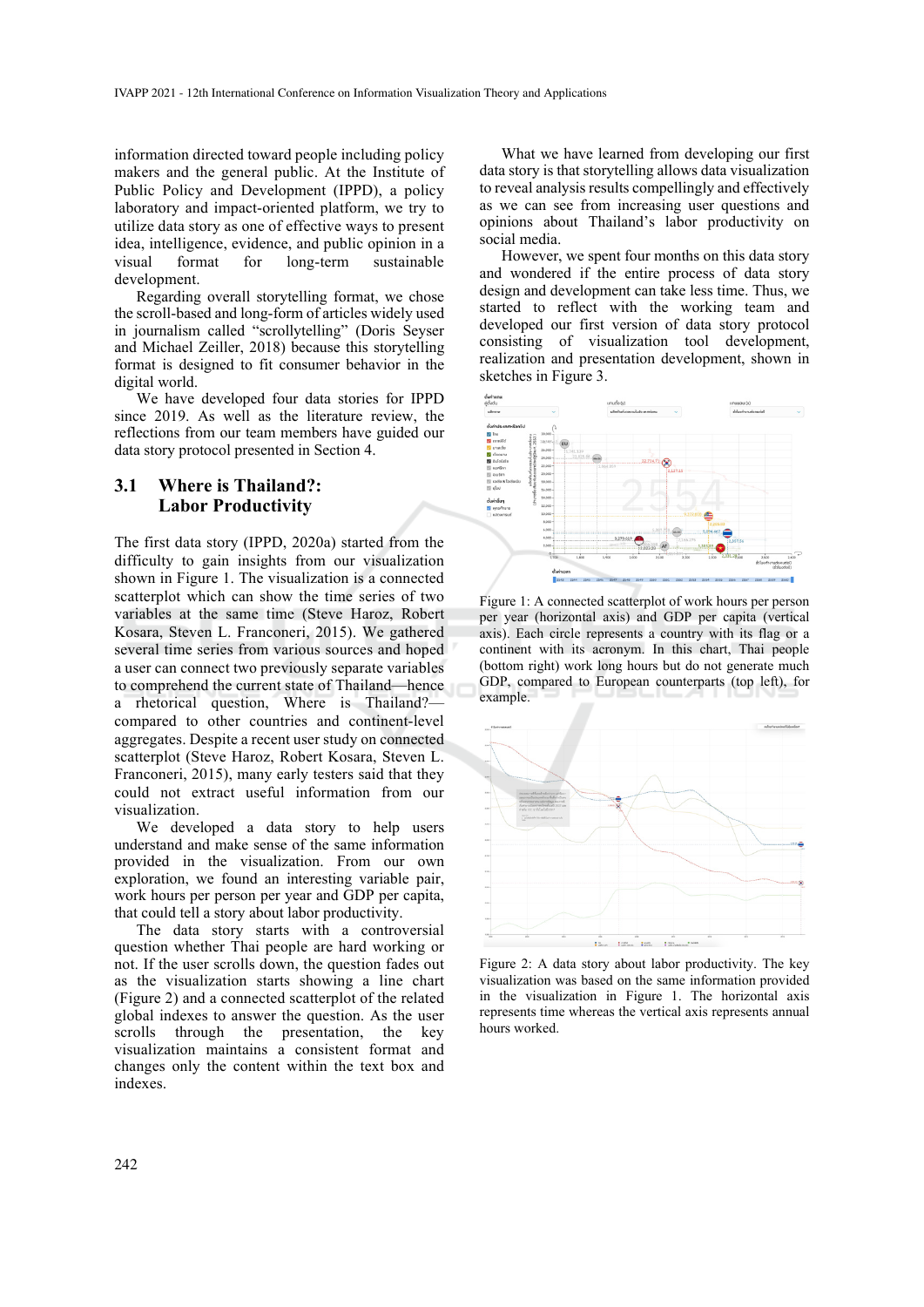

Figure 3: Our first version of data story protocol, created from the working team reflection, has three phases: visualization tool development for data analysis, realization, and presentation development.

## **3.2 Where is Thailand?: Plastic Management**

The second data story (IPPD, 2020b) started from the need to communicate an urgent issue about plastic management to the public. It was not based on the same visualization (Figure 1) as the first data story.

The data story on plastic management starts with the prediction of waste in 2050 (Roland Geyer, Jenna R. Jambeck and Kara Lavender Law, 2017). When the user scrolls down, the prediction fades out and another visualization starts showing with explanation. Similar to the first data story, key visualizations stay in the same formats, namely a line chart and a world map (Figure 4).



Figure 4: Visualizations in the data story about plastic management. The line chart on the left shows historical data of cumulative plastic waste generation and disposal from 1950 to 2015, and projections of historical trends to 2050. The world map on the right shows countries that have introduced regulations on plastic bags and polystyrene foam products.

Using our first version of data story protocol, the entire process took only two months which is fifty

percent of time spent on the first data story. Other observations for improvement are summarized as follow:

1. The involvement of domain experts in the working team improved the depth and variety of content.

2. Not every data story required visualization tool development for data analysis.

3. Realization phase took the longest time as we changed the content direction multiple times. The direction changes were mainly caused by the lack of data.

We then researched related work and updated our protocol to solve the mentioned issues. There were five phases in our updated protocol as follows: conceptualization, data preparation, realization, visualization design and visualization development.

#### **3.3 When Big Data Meets Small Particles**

Another interesting issue for data story development was the exacerbating air pollution problem in the greater Bangkok and the northern part of Thailand. We used a mix of visualization techniques including a stacked bar chart and various forms of geographical maps.

Our third data story (IPPD, 2020c) starts with important statistics about negative impacts of air pollution in Thailand. As the user scrolls down, he or she can interact with various interactive visualizations as shown in Figure 5.



Figure 5: Visualizations in the data story about the air pollution problem. First, the choropleth in the top left compares Bangkok air quality index before and after COVID-19 lockdown. Second, the choropleth in the middle compares air quality index in the northern part of Thailand before and after COVID-19 lockdown. Lastly, the choropleth in the bottom right shows air quality in Thailand throughout the reference year.

Using our current five-phase protocol, we spent only two months creating the third data story. Another key success factor was the involvement of domain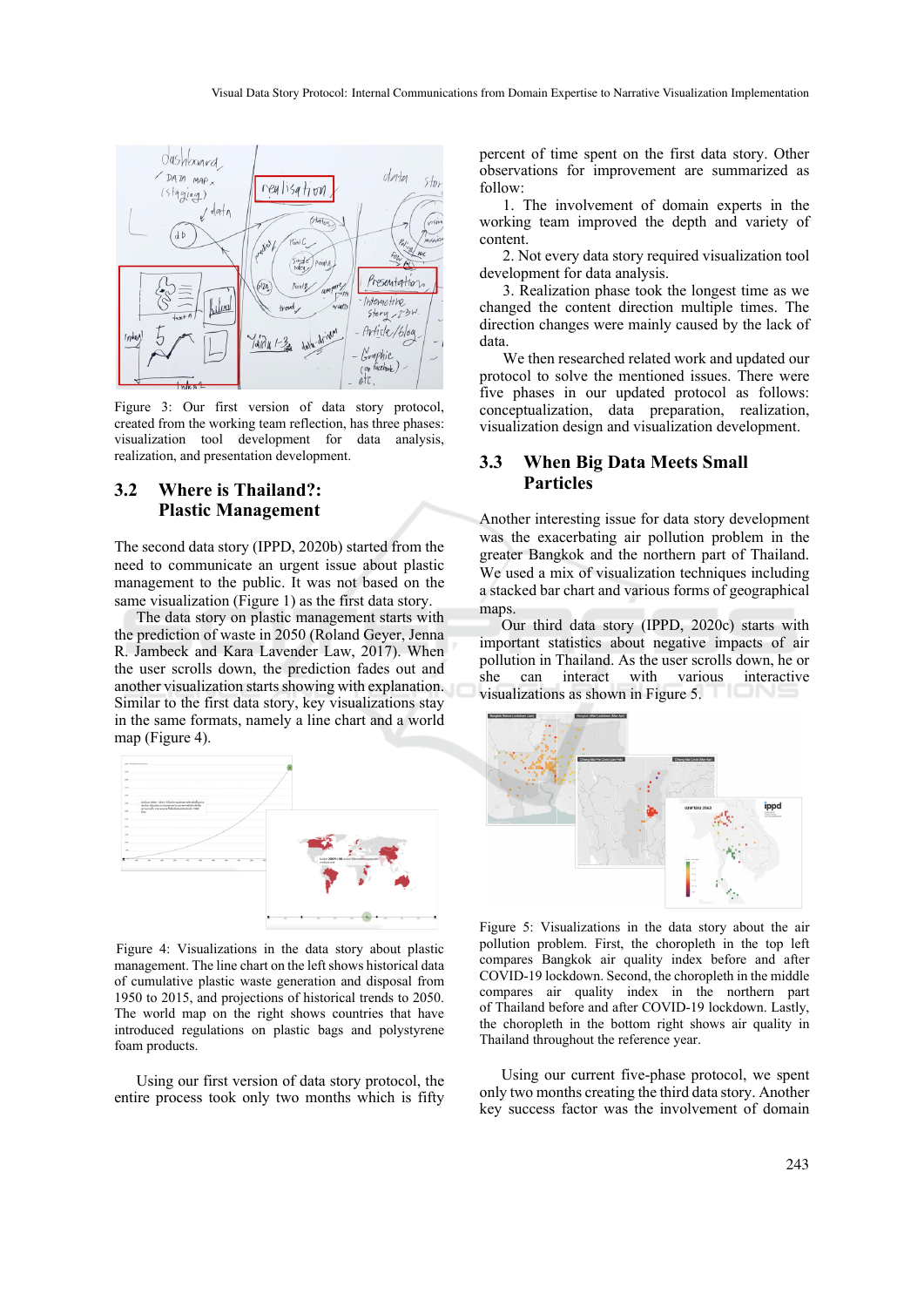experts with strong analytical skills. In the making of this data story, we collaborated with a data scientist and a data analyst from a data analytics consulting company. They primarily involved in the first three phases: conceptualization, data preparation and realization.

## **3.4 Reflections on Policy Options for Road Safety**

Thailand is one of the top five countries in the world with the highest road traffic fatality rate (The World Health Organization, 2018). So we picked this topic for our fourth data story (IPPD, 2020d).

The data story starts with important statistics about car accidents in Thailand. As the user scrolls down, he or she can interact with different interactive visualizations as shown in Figure 6. Similar to the third data story, we used a mix of visualization techniques including a bump chart and various forms of bar charts.

We have learned that not every key visualization needed to be interactive. We chose static format for some key visualizations. Designing and developing an interactive visualization usually takes more effort than a static visualization, we should carefully consider which key visualization is worth our team effort.



Figure 6: Visualizations in the data story about policy options for road safety. The bump chart on the left shows the number of mortality rates by causes of death in 2018. The bar charts on the right compare costs and benefits of different policy options.

## **4 DATA STORY PROTOCOL**

As data story design and development requires several sets of literacy and skills, clarifying roles and responsibilities (Table 1) of a cross-functional team enables the teams to work efficiently and reduce the unnecessary duplication of tasks.

Table 1: Involvement of each role in the protocol. Domain experts are responsible for conceptualization, data preparation and realization. Visualization experts oversee visualization design. Visualization developers are in charge of visualization development.

|                          | Phase in data story protocol |  |  |  |  |
|--------------------------|------------------------------|--|--|--|--|
| Role                     |                              |  |  |  |  |
| Domain experts           |                              |  |  |  |  |
| Visualization experts    |                              |  |  |  |  |
| Visualization developers |                              |  |  |  |  |

In practice, the working team could be divided into three main positions: domain experts, visualization experts and visualization developers. Domain experts are typically researchers with subject matter knowledge. Visualization experts are specialists in effectively encoding data visually and storytelling with data. Visualization developers are software engineers with skills in graphic representation creation.

The design objectives of our data story protocol are to serve as a useful guideline for data story design and development projects and to encourage interdisciplinary collaboration between domain experts. We illustrate the five phases with documented artifacts from our last data story, Reflections on Policy Options for Road Safety, as follows. Please note that we do not describe data analysis and visualization validation in details as many previous works already covered the topics.

Table 2: A result from the conceptualization phase for the data story 'Reflections on Policy Options for Road Safety'.

| Target audience       | Channel  | Key messages            |
|-----------------------|----------|-------------------------|
| - General audience    | - IPPD   | - Road accidents are    |
| who are interested in | website  | the leading cause of    |
| or have knowledge     | - IPPD   | death in Thailand       |
| about wellbeing.      | Facebook | comparing to other      |
| health and risk. An   | page     | causes                  |
| interest in related   |          | - The main risk         |
| public policy would   |          | factors for road are    |
| be a plus.            |          | night-time driving      |
| - General audience    |          | and motorcycle          |
| with curiosity to     |          | driving                 |
| learn from data and   |          | - Exploring what are    |
| understanding of      |          | effective policy        |
| basic statistics      |          | options to reduce       |
|                       |          | road traffic fatalities |
|                       |          |                         |

## **4.1 Conceptualization**

As we begin working together as a team, it is important that everyone on the team has a clear understanding of project conceptualization. Domain experts are responsible for identifying characteristics of the target audience, distribution channel that we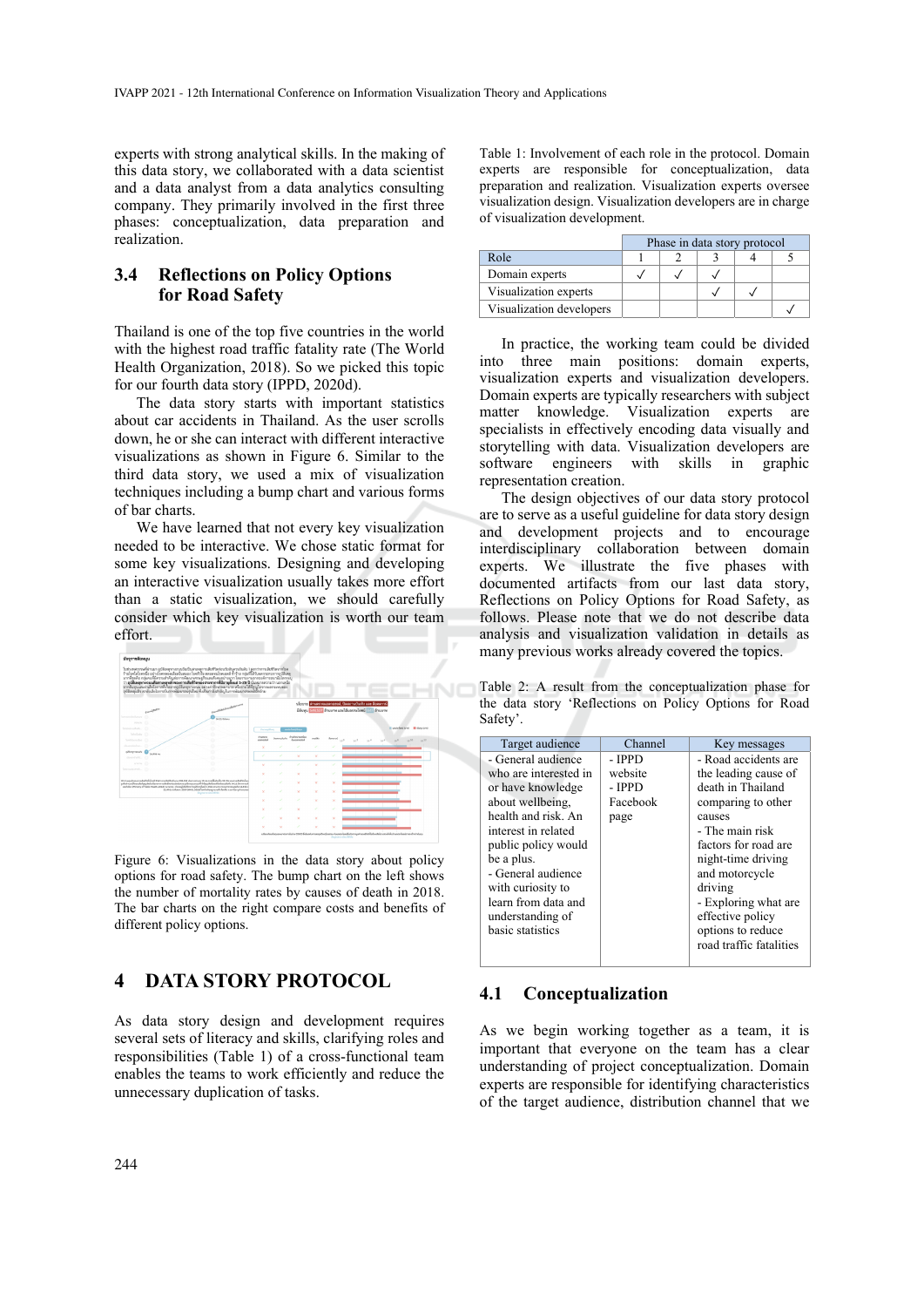expect the target audience to see our work and key messages we would like to tell the audience. (Table 2)

#### **4.2 Data Preparation**

After the scope of content has been defined, the domain experts obtain and organize the data. This can be either complicated (i.e., a dataset from an external organization that requires a memorandum of understanding) or very simple (i.e., readily machinereadable dataset available in a public website). A deliverable of this phase is the data that is relevant to the use. A data dictionary is an optional deliverable.

## **4.3 Realization**

After having necessary data, the domain experts discover useful insights and develop a storyline with supervision from visualization experts. This step involves basic statistics, data mining, and storytelling. Oftentimes, defining key messages in the first phase, data preparation in the second phase and developing a storyline in the third phase are iterative. For example, we set marine plastic leakage as one of the key messages for the second data story 'Where is Thailand?: Plastic Management' during the conceptualization phase, but decided to cut off this part and shifted focus to types of national policies on plastic management during the realization phase.

A deliverable of this phase is the storyline that includes detailed content and initial form of key visualizations. An initial form of key visualization does not need any detailed design. It could be visualization from the original source or visualization created by off-the-shelf software as we can see in Figure 7.

## **4.4 Visualization Design**

To quickly get feedback on the key visualizations, visualization experts redesign the visualizations and create visualization prototypes. An example is shown in Figure 8. This step requires visualization expertise to visually encode data effectively. Deliverables of this phase are the final visualization prototypes.

In Figure 9, the change was made during the visualization design phase. Visualization experts suggested a line chart (Figure 8) representing benefits and costs of every policy option scenario. However, domain experts figured out data limitations and were able to analyze only some scenarios. After a few discussions, they came up with bar charts in Figure 9

to explicitly compare the benefit and cost of each possible scenario.



Figure 7:Two key visualizations in an initial form. Treemap on the top shows the number of road traffic deaths by type of vehicle. Bar chart on the bottom shows the number of road traffic deaths by time of day. These initial visualizations were simply made by a data analyst and do not need any design skills.



Figure 8: A visualization prototype of our last data story 'Reflections on Policy Options for Road Safety'. In this prototype, we tried to answer the question 'which is the best policy option on road safety?' taking benefits and costs into consideration.

## **4.5 Visualization Development**

After finalizing key visualization prototypes, visualization developers then define technical requirements, develop and deploy the key visualizations to support target devices. A deliverable of this phase is the finished data story (see Figure 9) that is ready for publishing.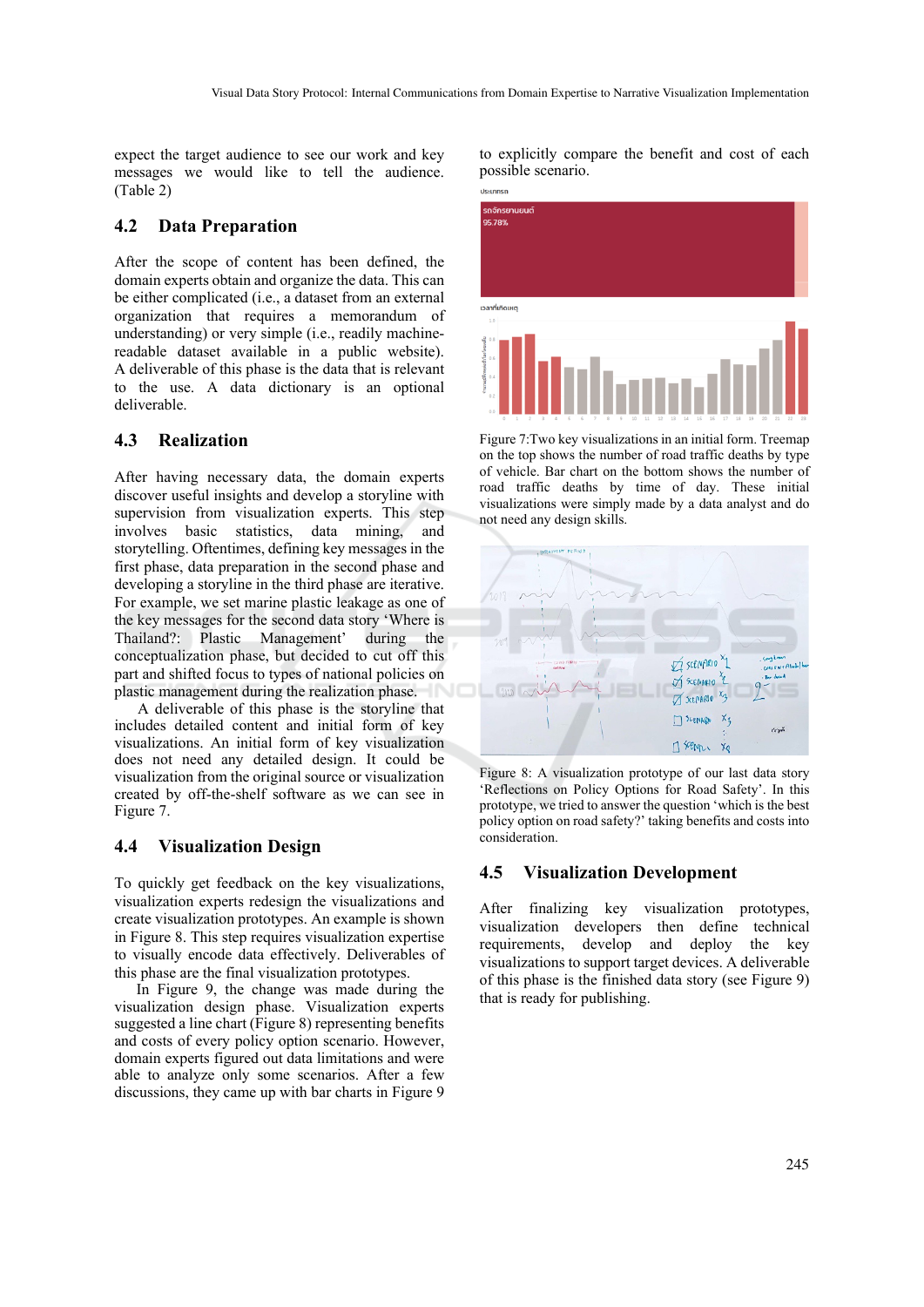

Figure 9: One of final visualizations from our last data story 'Reflections on Policy Options for Road Safety'. Starting from the first prototype in Figure 8 and a few feedback loops, we came up with an interactive visualization that a user can compare policy options from five columns on the left with benefits (blue bar charts) and costs (red bar charts) on the right.

## **5 PROTOCOL USABILITY TESTING**

To evaluate the effectiveness, the efficiency and satisfaction of the protocol, we used a modified System Usability Scale (SUS) questionnaire (J. Brooke, 1996). Widely used by many researchers, SUS can quickly and easily collect a user's subjective rating and can be used on small sample sizes (A. Bangor, P. T. Kortum, and J. T. Miller, 2008). We have also modified the SUS questionnaire to make it suitable for the protocol by changing the word 'system' with 'protocol', and 'functions' with 'parts' as follow:

- 1. I think that I would like to use this protocol frequently
- 2. I found the protocol unnecessarily complex
- 3. I thought the protocol was easy to use
- 4. I think that I would need the support of a technical person to be able to use this protocol
- 5. I found the various parts in this protocol were well integrated
- 6. I thought there was too much inconsistency in this protocol
- 7. I would imagine that most people would learn to use this protocol very quickly
- 8. I found the protocol very cumbersome to use
- 9. I felt very confident using the protocol
- 10. I needed to learn a lot of things before I could get going with this protocol



Figure 10: Box plot of SUS scores. The maximum score is 82.5, the average score is 60, the median score is 58.75 and the minimum score is 47.5.

We surveyed six domain experts, visualization experts, and visualization developers, who had experience with our data story protocol. The average SUS score was 60 (Figure 10). We compared SUS scores of our protocol with nearly a thousand SUS surveys for relative judgement. The protocol has demonstrated an "okay" level of usability based on the adjective scale presented by Bangor et al. (2009).

Table 3: Total weeks spent on data story creation and the numbers of domain experts, visualization experts and visualization developers involved in each data story.

| Data<br>story | Weeks | Domain<br>experts | Visualization<br>experts | Visualization<br>developers |
|---------------|-------|-------------------|--------------------------|-----------------------------|
|               | 16    |                   |                          |                             |
|               |       |                   |                          |                             |
|               |       |                   |                          |                             |
|               |       |                   |                          |                             |

# **6 DISCUSSION AND CONCLUSIONS**

We have presented a five-phase data story protocol formed by reflecting on our experiences as members of the working team for four data stories and the literature review.

Regarding a usability testing, the protocol usability is in the marginally acceptable area. That means we need to improve the protocol in order to increase the effectiveness, the efficiency and satisfaction of the protocol. In terms of effectiveness, we also compare total weeks spent and the number of each role participated in each data story as shown in Table 3. Using our protocol and involvement of domain experts in the fourth data story can reduce 62.5 percent of total weeks spent, compared to total weeks spent on the first data story.

Interesting areas for improvement came from the user feedback including brainstorming and early involvement of an approver. Some domain experts said that it was difficult to come up with ideas on key visualizations. Thus, we suggested adding a brainstorming session between domain experts and visualization experts as a part of the realization phase. Some visualization experts also mentioned that they had to revise the entire data story that had been